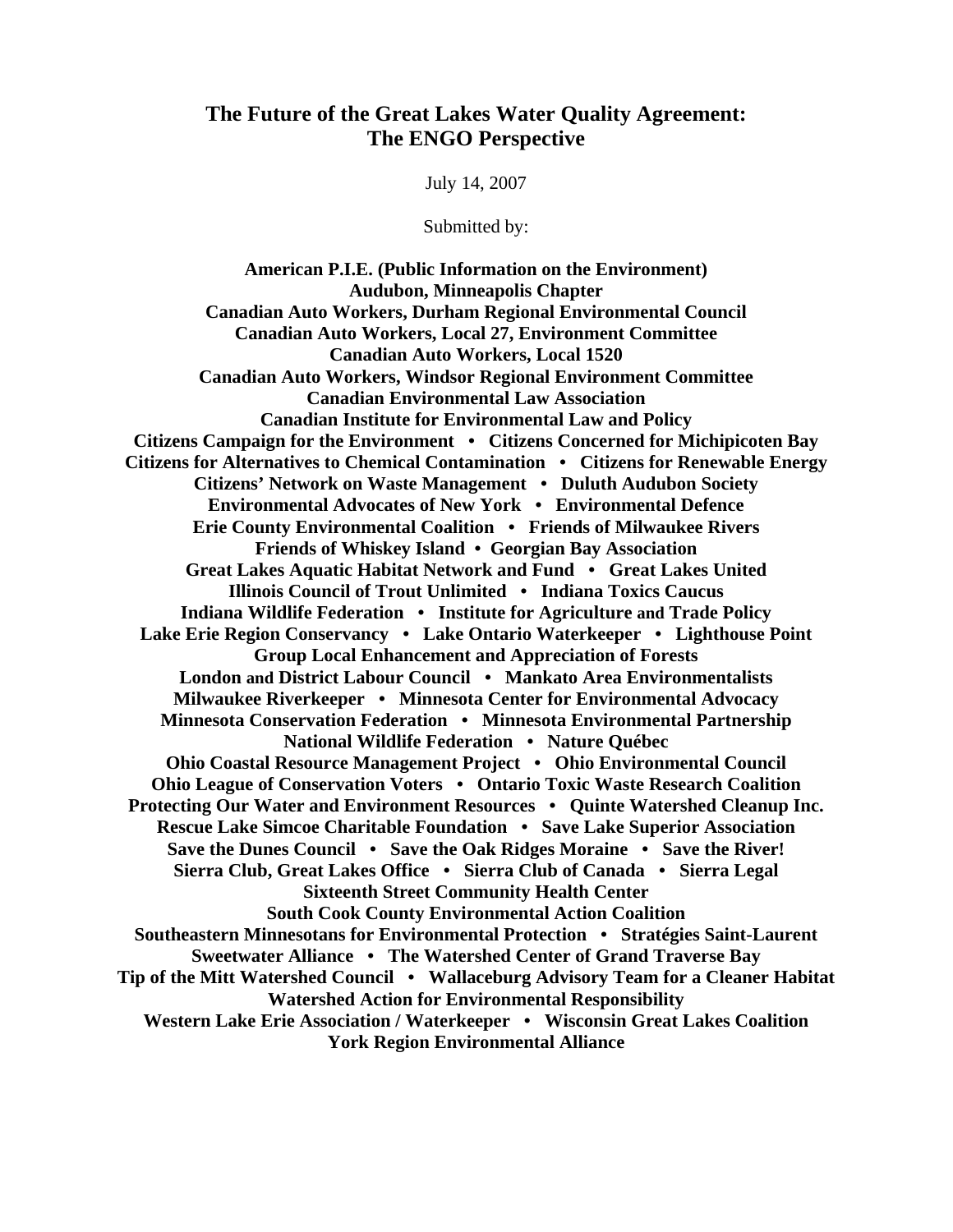# **The Future of the Great Lakes Water Quality Agreement: The ENGO Perspective**

In response to the Binational Executive Committee's (BEC) invitation to comment on their draft review of the Canada-U.S. Great Lakes Water Quality Agreement (GLWQA), the sixty-four groups who submit this brief congratulate the members of the binational Agreement Review Committee (ARC) for pulling together a summary that we believe fairly reflects the discussions carried out during 2006.

Therefore, in this brief, instead of focusing on the ARC document, we present our preliminary position on revision of the Agreement. As the review and possible renegotiation continues over the next couple of years, we will present more details on these policy directions.

#### **1. We support opening up the GLWQA to revitalize it, provided the governments make a commitment not to weaken provisions currently in the Agreement.**

The GLWQA has made a very significant contribution over the past 35 years to improving environmental conditions in the Great Lakes. We believe, however, that the GLWQA needs to be revitalized because it is now less of a driver of Great Lakes programs than it previously was. Certain provisions are out of date and new understandings of some of the problems have arisen. In addition, the governments are paying less attention to the Agreement than they previously did.

Therefore, we believe that the GLWQA should be revised.

However, we do not believe the existing Agreement should be abandoned and replaced by a completely new agreement. Many important provisions of the GLWQA have not yet been fully implemented. In addition, the principles stated in the Agreement, such as ecosystem, virtual elimination and zero discharge, are as vital now as when they were first put into the Agreement. Therefore, if the governments decide to open up the Agreement, they should make a commitment not to weaken any of the provisions currently in it.

## **2. The governments should commit to full public involvement in any significant decisions regarding changes to the GLWQA, including:**

- **An opportunity to comment on advice from Environment Canada and the U.S. Environmental Protection Agency to Foreign Affairs and International Trade Canada (DFAIT) and the U.S. Department of State**
- **An opportunity to comment on preliminary positions of DFAIT and State Department**
- **Formal public hearings on a complete draft of proposed revisions to the Agreement, if it is revised**
- **Formal status as observers at the negotiating table during negotiations.**

Thus far, this review of the GLWQA has been conducted in an open manner. In the fall of 2005, the International Joint Commission (IJC) held fourteen public meetings and estimates that 4,100 people participated in their process. Throughout 2006, the governments chaired nine review working groups; they estimate that 350 people participated in those groups.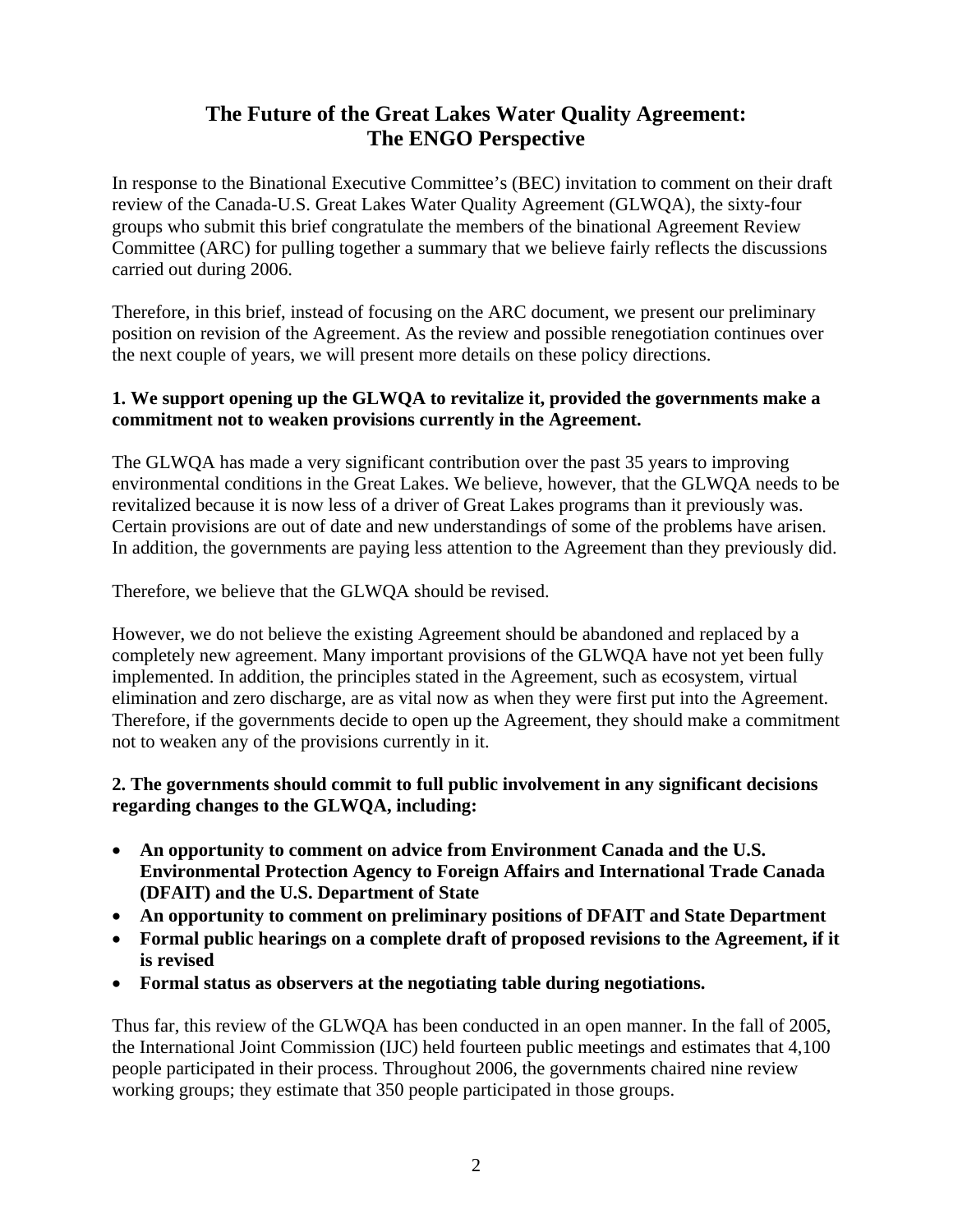In their draft review report, the ARC recommends that the "public should be consulted in any revision of the Agreement." The consultation processes thus far have not been based on government proposals for possible revisions. Thus, while very welcome, public involvement opportunities to date are far less important than those requested above. The decisions over the next couple of years will be the critical ones in determining whether to revise the Agreement and the content of any revised Agreement.

Therefore, we urge the governments to make specific commitments—now, before the first key government steps are taken—as to the opportunities that will be provided for input.

The four mechanisms provided in our recommendation are the minimum that we urge the governments to commit to. These mechanisms have precedents in the last revision of the GLWQA, in 1987. Among other steps, Environment Canada held three public meetings on the Canadian side of the Great Lakes basin on the draft amended agreement; the U.S. EPA held four public meetings on a similar document. In addition, five environmental non-government representatives were appointed as official observers to the negotiations and directly participated in the discussions during the formal bilateral negotiating session.

## **3. As part of the review, the governments should ensure that a neutral, professional, detailed assessment of progress and performance under the Agreement is carried out before decisions are made on how to proceed with revitalization of the Agreement.**

Since June 2004, we have been urging BEC to ensure that a detailed independent review of the GLWQA is carried out. The review working group process has not replaced the need for such a review. The ARC report is based on the extensive knowledge of the many people on the conference calls. But that knowledge was not always comprehensive and the varying levels of expertise on the calls were not conducive to the detailed discussion necessary for the ARC report to be said to constitute an expert review. The ARC report did not include a detailed assessment of what progress was achieved and not achieved under each section of the Agreement; nor does it include neutral professional judgments on the appropriate future direction of the Agreement.

The study conducted by the National Research Council of the United States and The Royal Society of Canada prior to the amendment of the Agreement in 1987 is frequently referred to as an essential input into that review and renegotiation process. Twenty years have passed since that independent review so a similar new review is needed. Many are now talking about amendments to the Agreement that are more extensive than those in 1987. Surely this means that another independent study such as the one prior to 1987 is essential.

#### **4. Regarding the scope of the GLWQA, we recommend that the governments adopt the recommendation of the IJC: "The Agreement's focus should remain on water quality, but take account of a broader array of stressors that impact on it."[1](#page-2-0)**

There is considerable discussion as to whether the scope of the Agreement should be changed and on the extent of any such changes. Some have proposed that it become a Great Lakes Ecosystem Agreement, which would address all environmental issues in the basin. Others have

<u>.</u>

<span id="page-2-0"></span><sup>&</sup>lt;sup>1</sup> International Joint Commission, *Advice to Governments on their Review of the Great Lakes Water Quality Agreement*, August 2006, p. 11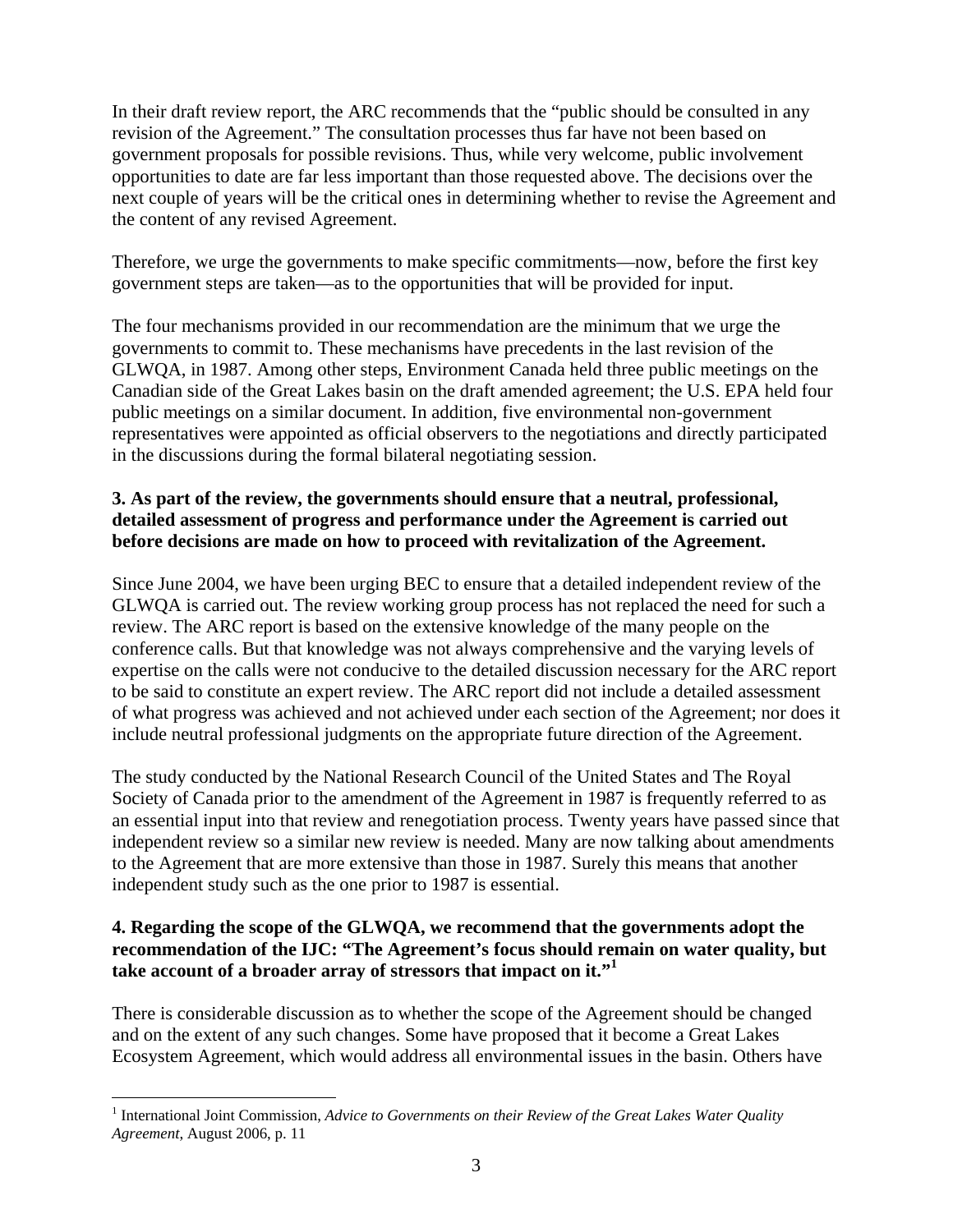proposed that it become a Great Lakes Sustainability Agreement, which would balance social, economic and environmental considerations.

We believe that the GLWQA should not become the only or even the prime agreement for addressing Great Lakes issues. We fear that an agreement that tried to address all issues would become an agreement that would be so dense and expansive that it would be impossible to implement and would wash out any focus, or be so general in nature as to be non-specific and, as a result, useless. In addition, there are other existing agreements, such as the Convention on Great Lakes Fisheries, and potential agreements that have valuable roles to play. We believe that, provided there is communication amongst those implementing these various agreements, it is best to keep each agreement separate and more focused.

Therefore, we recommend that the GLWQA retain its focus on water quality, but with a somewhat broader view of what impacts water quality.

The understanding by scientists and policy makers of the factors affecting water quality has increased since the Agreement was last revised. Therefore, we recommend that the GLWQA be revised to add new stressors or to reflect a better understanding of stressors already in the Agreement. The stressors that we believe should be added or given a greater emphasis include: invasive species, pollutants of recent concern (endocrine disruptors, carcinogens, neurodevelopmental toxicants, flame retardants, pharmaceuticals, phthalates, perfluorinated compounds, perfluorooctane sulfonate, bisphenol A, nanoparticles), air pollution from sources beyond the Great Lakes basin, radionuclides, groundwater pollution, fish farms, intensive agricultural operations, urban development, water levels, and climate change.

## **5. The GLWQA should be revised to include the entire St. Lawrence River.**

Currently the GLWQA includes the St. Lawrence River only up to the point where it ceases to be the border between Canada and the U.S., which is near Cornwall and Massena. This is inconsistent with the ecosystem approach in the GLWQA. Therefore, we urge that the entire St. Lawrence River be included in the Agreement.

The Agreement is based on the Boundary Waters Treaty of 1909. As a result, some argue that the Agreement can apply only to boundary waters, which means that the St. Lawrence River cannot be included once it passes Cornwall-Massena and is wholly located within Canada. However, Lake Michigan, which is wholly within the United States, is already included in the Agreement as it is part of the Great Lakes Basin ecosystem. Therefore, it is inconsistent to artificially chop off the ecosystem part way down the St. Lawrence River.

## **6. New principles and approaches should be added to or expanded in the Agreement.**

## Prevention

It is now well recognized that prevention is both more effective and less expensive than remediation in protecting human and ecosystem health. Prevention should be a key principle in any revised Agreement.

In order to achieve a preventive approach, the precautionary approach and reverse onus should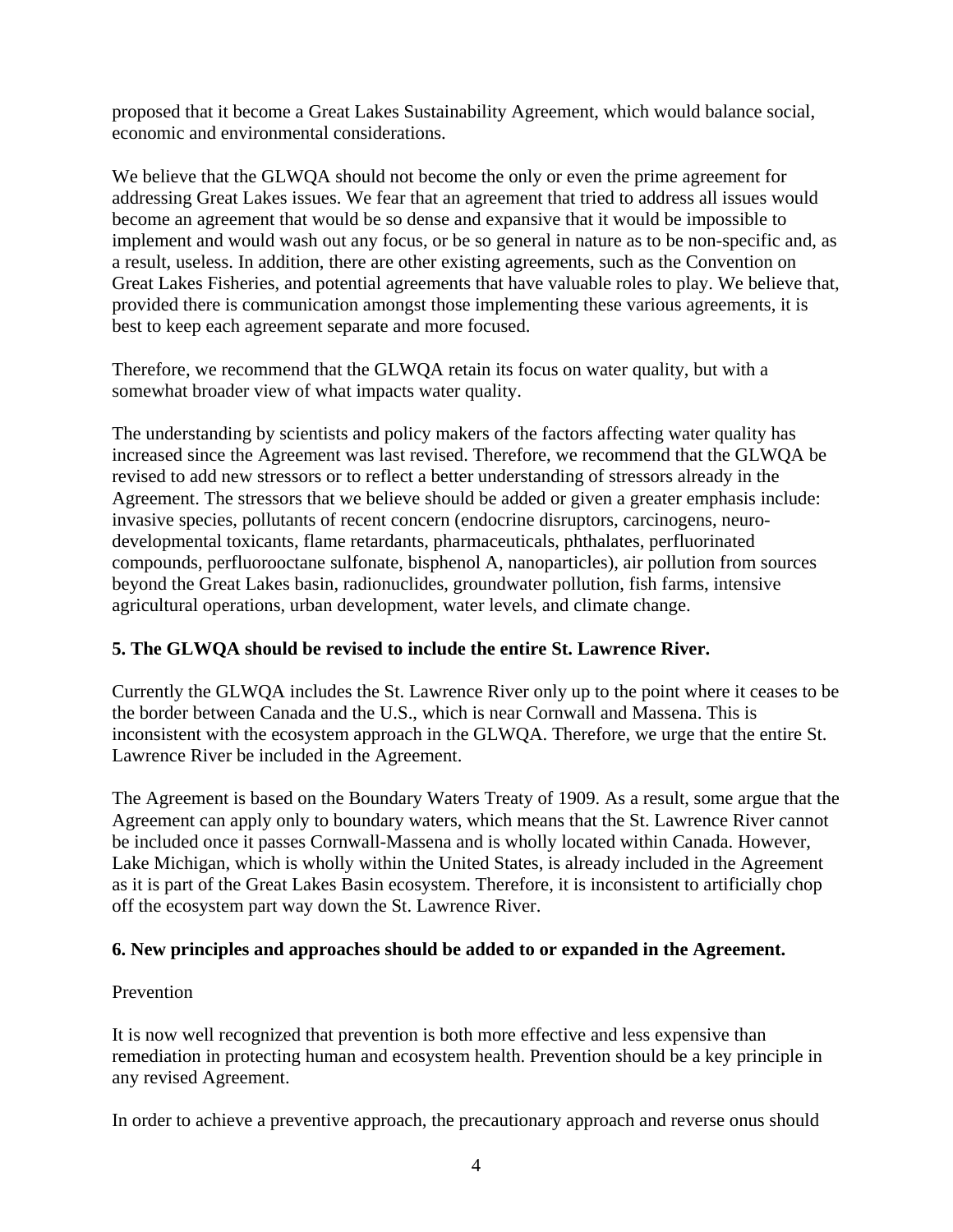be added to the GLWQA. The precautionary approach is the "principle of taking a cautious, environmentally conservative approach to avoid and prevent pollution, according to threats of serious or irreversible damage, even with a lack of full scientific certainty."<sup>2</sup> Reverse onus is "a concept to require the producer, user or discharger of a substance to demonstrate that neither the substance nor its degradation products or byproducts are likely to pose a threat to the ecosystem."<sup>3</sup>

## Watershed approach

The watershed approach should also be given much more emphasis in the Agreement. A watershed approach focused on the major tributaries to the Great Lakes should be the core organizing mechanism for protecting the waters of the Great Lakes because it is through these tributaries that many of the stressors enter the Great Lakes and St. Lawrence River.

## **7. New science provisions should be added to the GLWQA, including:**

- **Identifying indicators for the various goals in the Agreement**
- **Commitment by the governments to gather enough data to be able to report on status of these indicators**
- **Supporting research that will give warnings on emerging stressors**
- **Ensuring that the monitoring and research results are widely available and easily accessible in a timely manner.**

Successful protection and restoration of the Great Lakes and St. Lawrence River basin depends on the presence of adequate and consistently funded monitoring and scientific research. In the past the Great Lakes basin has been at the forefront of this type of monitoring and research. Unfortunately, funding cuts over the past fifteen years have had a devastating impact on this critical knowledge base. Therefore, revitalization of the Agreement also must include a revitalization of Great Lakes monitoring and science.

A strong connection between monitoring, science and policy-makers is essential if these features are to be effective in protecting the basin's environment. It is for this reason that we have put in the recommendation regarding easy and timely access to monitoring and research results.

# **8. A strong public role should be embedded in the Agreement, including:**

- **Public initiative options, such as a citizen petition mechanism**
- **Public representation on all IJC boards and the creation of a citizens' advisory board to the IJC**
- **Commitment to create public advisory committees for government initiatives or programs related to the Great Lakes, and/or inclusion of the public on program steering committees**

A recurring theme in the ARC report of April 2007 is the need to include provisions in the GLWQA through which the governments commit to public involvement. We recommend that, in

<u>.</u>

<span id="page-4-0"></span><sup>2</sup> IJC, *Eighth biennial report on Great Lakes water quality*, 1996 <sup>3</sup>

<span id="page-4-1"></span>IJC, *Eighth biennial report on Great Lakes water quality*, 1996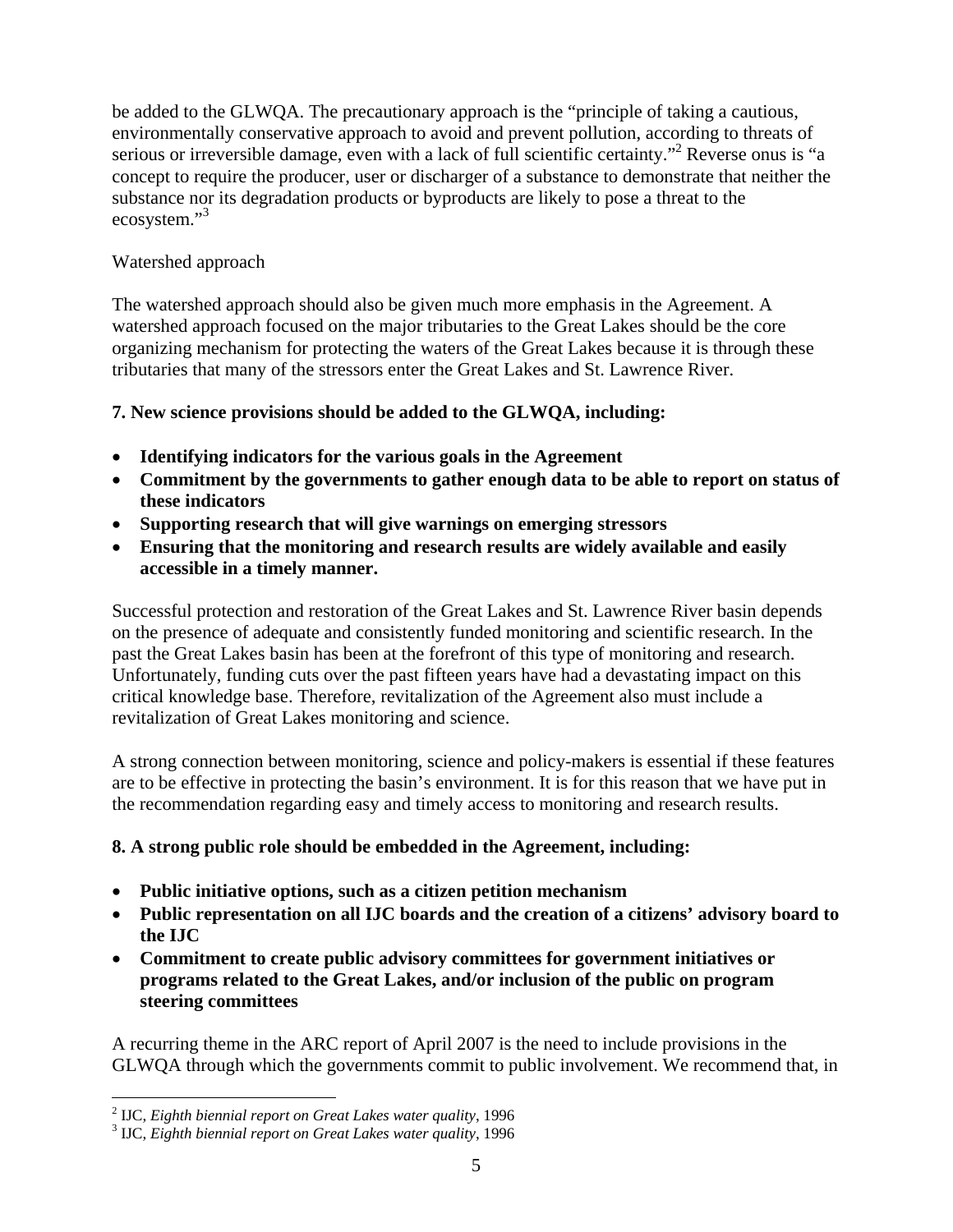addition to providing for this through a general commitment, the governments should commit to specific public involvement provisions. These should include mechanisms that allow the public to take the initiative in prompting actions, such as citizen petitions that require reviews by the federal governments or the IJC.

The public also should be assured of more meaningful participation in IJC activities. Citizen experts in the appropriate fields should be included on the IJC's existing boards, that is, the Water Quality Board, the Science Advisory Board, and its Council of Great Lakes Research Managers. In addition, a new citizens advisory board should be set up for the IJC. This board should advise the IJC commissioners on the adequacy of government programs to achieve the goals of the GLWQA and make recommendations on how these programs could be improved.

In addition, the governments should commit through the Agreement to include the public in meaningful ways in their domestic programs on Great Lakes matters. This should include a commitment to set up public advisory committees for their GLWQA-related programs and/or to include representatives of the public on their steering committees for these programs.

## **9. The GLWQA should recognize and define the role of the Tribes, First Nations and Metis in Agreement activities.**

Approximately 350,000 descendants of the first peoples of the Great Lakes basin live in 110 nations on approximately three million hectares of federally recognized reserve land in the Great Lakes-St. Lawrence River basin. Many more of their descendants live off the reserves, most of them in urban centres. These aboriginal peoples have rights as sovereign independent governments.

The unique role of the Tribes, First Nations and Metis in protecting and restoring the Great Lakes should be recognized in the GLWQA. Among other mechanisms, this should include their participation as IJC commissioners and membership on all IJC boards. The specific provisions related to the Tribes, First Nations and Metis should be worked out through extensive discussions with these peoples.

## **10. The GLWQA should define the role of the provinces, states, and local governments in Agreement activities.**

The roles of the provinces and states are at times mentioned in the existing GLWQA, but not in a comprehensive and focused way. This aspect of the Agreement needs to be strengthened, since the provinces and states operate many of the programs that are essential to achieve the goals of the Agreement. The provinces and states should be fully included in the negotiating process in order to obtain their buy-in to the activities that they will need to carry out.

Local governments, such as cities, towns, villages, townships, counties, and regions, are not currently mentioned in the GLWQA. Yet, as the members of the Great Lakes and St. Lawrence Cities Initiative note, "Municipal governments are on the front lines of Great Lakes water management." Achieving the Agreement's goals has involved and will continue to require billions of dollars in expenditures on municipal infrastructure alone. The essential role of municipal governments should be recognized in the Agreement.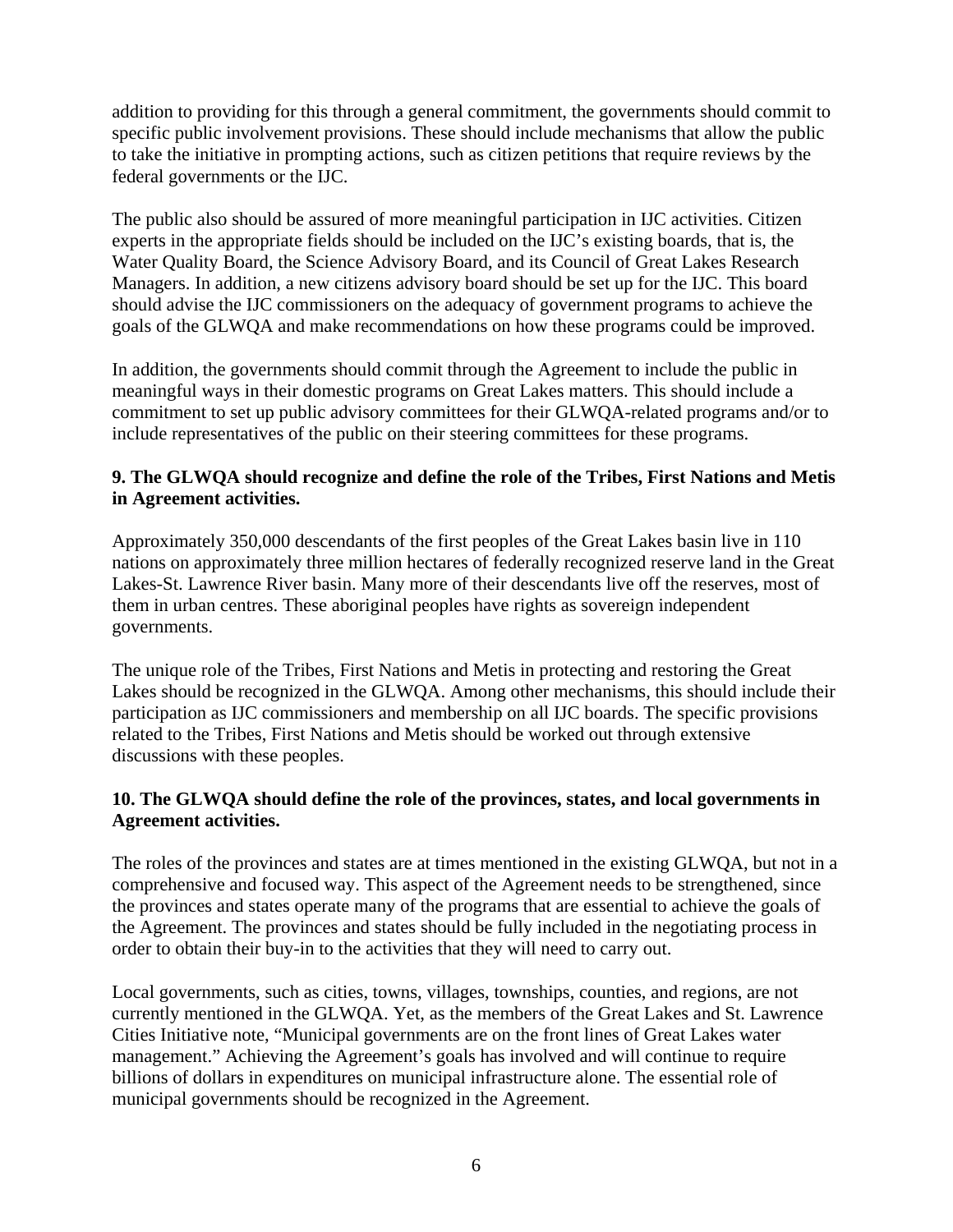**11. Commitments in the GLWQA should be written in a way that leads to implementation by fostering enforceability and accountability. This means that commitments in the Agreement should:** 

- **Have specific targets and timetables for achieving those targets**
- **Replace words such as "seek" and "strive" with "achieve"**
- **Include a commitment to put the targets and timelines in the Agreement into each country's legislation**
- **Include provisions for regular reporting to the public on progress towards the targets and timetables**

The main recurring theme in the ARC report is that the governments have failed to implement the existing GLWQA. The main changes that need to be made to the Agreement are ones that will improve the likelihood of existing and new commitments being carried out. Those changes listed above are a minimal and beginning list of provisions that should be put into the Agreement to foster implementation. Some of our previous recommendations, such as citizen rights to petition, would add to the accountability and enforceability necessary to ensure implementation of the Agreement.

## **12. Provisions for periodic independent audits of progress generated by the Agreement should be strengthened, and government responses to those audits should be made more specific.**

In one of its most important provisions, the Agreement provides the rudiments of government accountability by requiring the IJC to regularly report on progress under the Agreement. However, there is widespread dissatisfaction with the way in which the IJC has lately been carrying out its reporting role. Among other problems, the IJC has been hampered in carrying out this role by the failure of the governments to submit the necessary data for the IJC to conduct these assessments.

Reviews of the issue of governance are currently underway that will help us come to a conclusion on revisions that should be made to the IJC to better fulfill this role and as to whether additional mechanisms are needed. Later we will propose solutions to this need for an independent audit. For now, we recommend two steps to improve accountability under the Agreement and make it more feasible to conduct proper audits:

- The governments should commit to provide the necessary data, in a timely manner, to auditors of progress.
- The governments should commit to regularly report on progress for each of the commitments in the Agreement.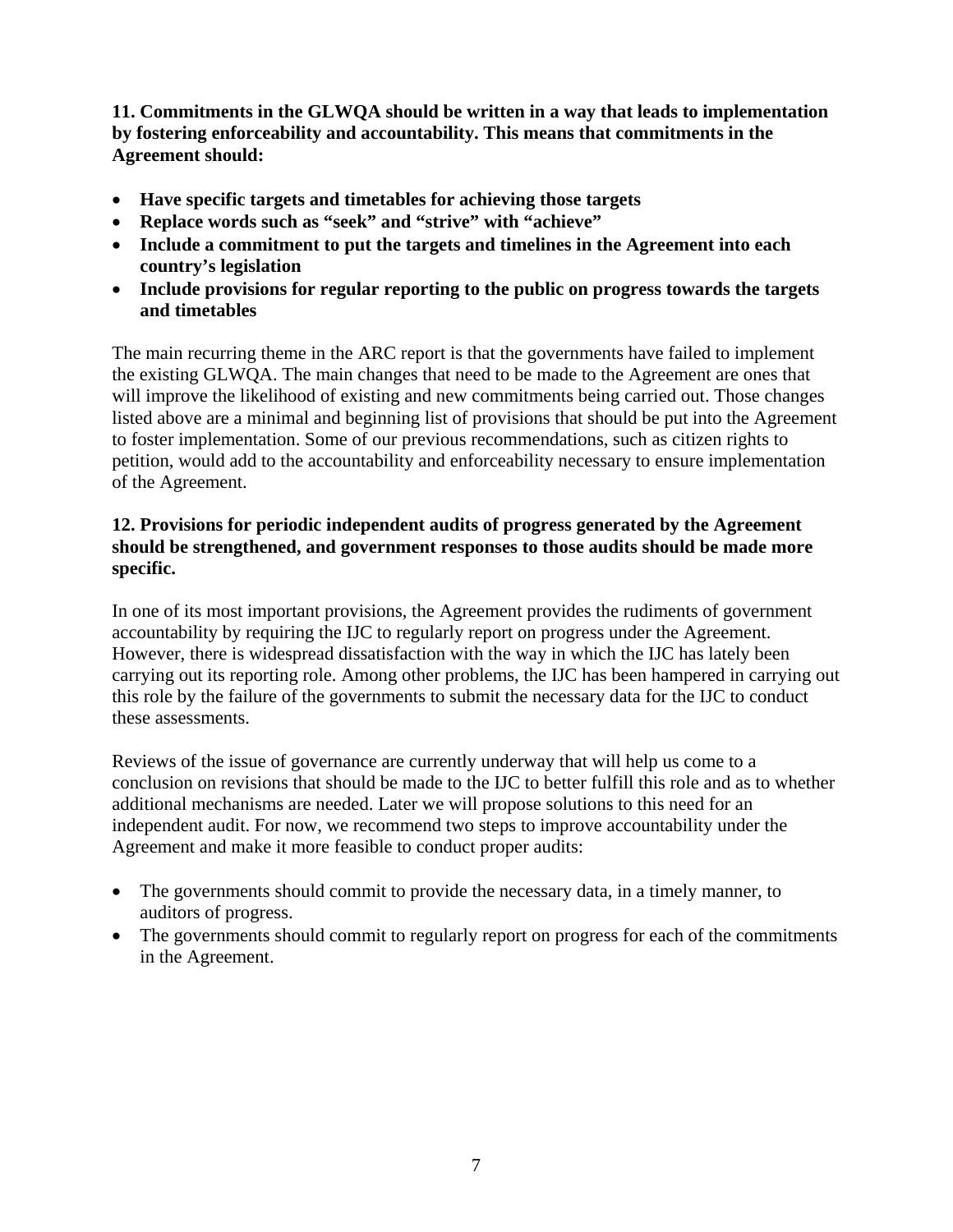**13. The governments should demonstrate their commitment to a revitalized GLWQA by:** 

- **Having the Agreement approved and signed by the appropriate government officials (the prime minister and president at a minimum) and the appropriate aboriginal representatives**
- **Making financial commitments adequate to achieve the goals of the Agreement.**

The main goal we hope to achieve through the review and possible revision of the GLWQA is revitalization of the Agreement that draws public and political attention back to the need for basin-wide ecosystem protection. To help in achieving this, the governments should state their commitment to the existing or revised Agreement in a high-profile way.

#### **Conclusion**

The thirteen recommendations in this brief lay out the direction that the sixty-four groups listed below believe should be taken to revitalize the Great Lakes Water Quality Agreement. As the review and possible renegotiation continues over the next couple of years, we will contribute more detailed recommendations. We look forward to engaging in ongoing discussions with the governments on these matters.

For further information or to discuss this matter, please contact John Jackson at (519) 744-7503 or jjackson@glu.org.

Submitted by:

America P.I.E. (Public Information on the Environment) – Northfield, Minnesota Audubon, Minneapolis Chapter – Minneapolis, Minnesota Canadian Auto Workers, Durham Regional Environmental Council – Oshawa, Ontario Canadian Auto Workers, Local 27, Environment Committee – London, Ontario Canadian Auto Workers, Local 1520 – St. Thomas, Ontario Canadian Auto Workers, Windsor Regional Environment Committee – Windsor, Ontario Canadian Environmental Law Association – Toronto, Ontario Canadian Institute for Environmental Law and Policy – Toronto, Ontario Citizens Campaign for the Environment – Buffalo, New York Citizens Concerned for Michipicoten Bay – Wawa, Ontario Citizens for Alternatives to Chemical Contamination – Lake, Michigan Citizens for Renewable Energy – Lion's Head, Ontario Citizens' Network on Waste Management – Kitchener, Ontario Duluth Audubon Society – Duluth, Minnesota Environmental Advocates of New York – Albany, New York Environmental Defence – Toronto, Ontario Erie County Environmental Coalition – Erie, Pennsylvania Friends of Milwaukee's Rivers – Milwaukee, Wisconsin Friends of Whiskey Island – Cleveland, Ohio Georgian Bay Association – Toronto, Ontario Great Lakes Aquatic Habitat Network and Fund – Petoskey, Michigan Great Lakes United – Montréal, Québec, and Buffalo, New York